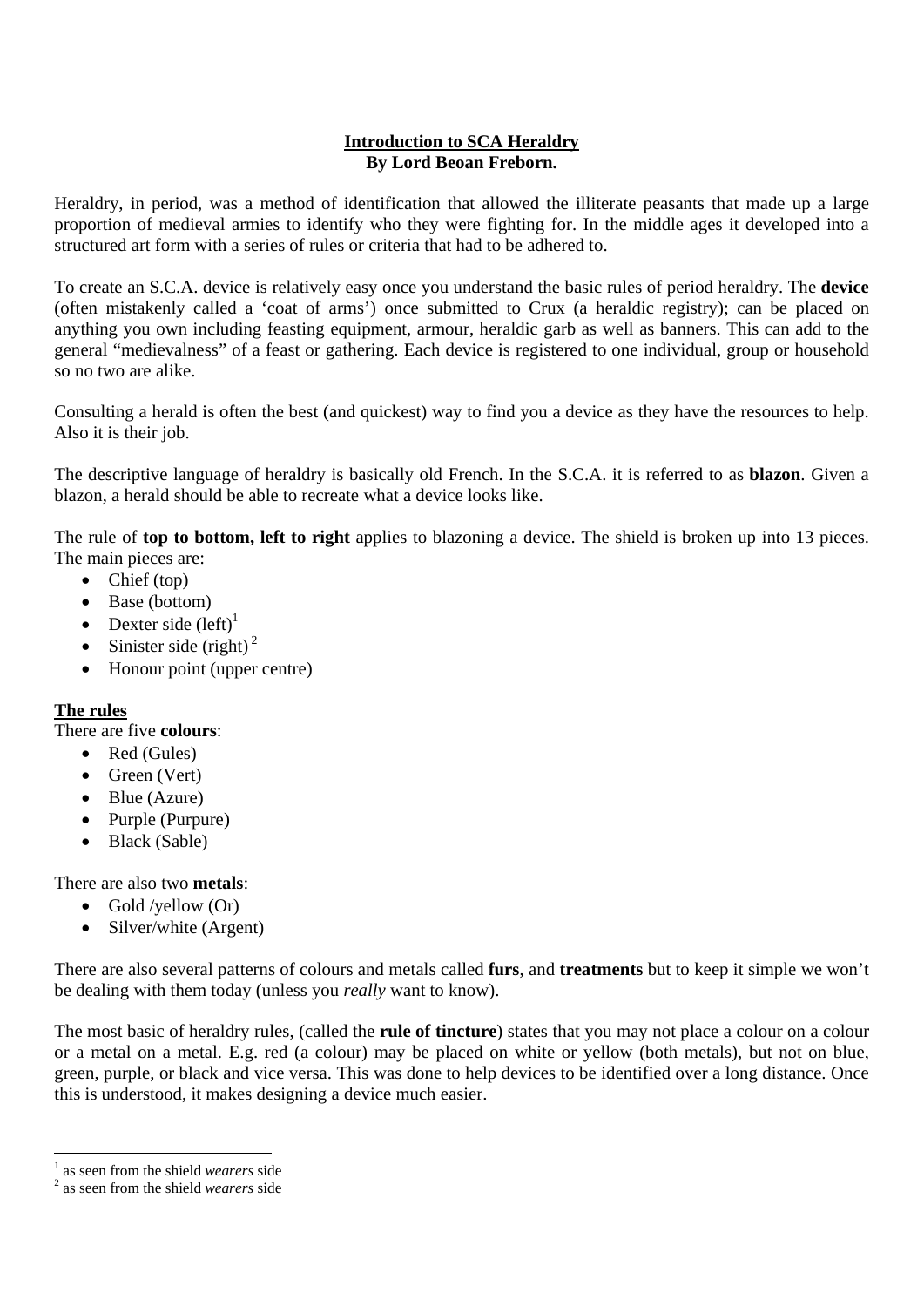The background colour of your shield is called **the field** and that is a good place to start. It may be either a metal or a colour or fur.

The field can be broken up in several ways

- Per fess- horizontally across the middle
- Per pale- vertically down the centre
- Per bend- diagonally from left to right
- Per bend sinister-diagonally from right to left
- Per chevron- an inverted "V" coming from the base
- Per cross<sup>3</sup> or quarterly<sup>4</sup>- divided horizontally and vertically
- Per saltire- divided diagonally left and right And
- Gyronny- divided horizontally, vertically and diagonally left and right.

The lines used to make these shapes or **field divisions** may be straight or one of several types. These include

- Indented
- Embattled
- Dovetailed or
- Nebuly

There are also many others to choose from.

If you do not want a field division, you may choose to use one of the **honourable ordinaries or sub ordinaries.** These include

- Chief- a band across the top
- Fess- a band horizontally across the middle
- Pale a band vertically from top to bottom
- Bend- a band diagonally left to right
- Chevron- an inverted "V" shaped band from the base.
- Saltire- a diagonal cross

There are more, but again I will keep it simple. The lines used to make these shapes may be straight or of one of the aforementioned types.

All that is left is to select a **charge** to place on your shield. A charge, quite simply is an object, animal or shape. Orientation of charges must also be taken into account. (Three swords in fess, palewise V's three swords palewise in fess).

The uses of certain charges are restricted in the S.C.A. this may be because they are reserved for a particular rank, job or award or because they are deemed offensive. Other charges are so frequently used that there are just too many shields that look the same. These include

- $\bullet$  Lions
- Roses
- Unicorns
- Swords and
- Dragons.

Please check with a herald before displaying any unregistered device.

<sup>&</sup>lt;sup>3</sup> may be restricted

<sup>4</sup> may be restricted